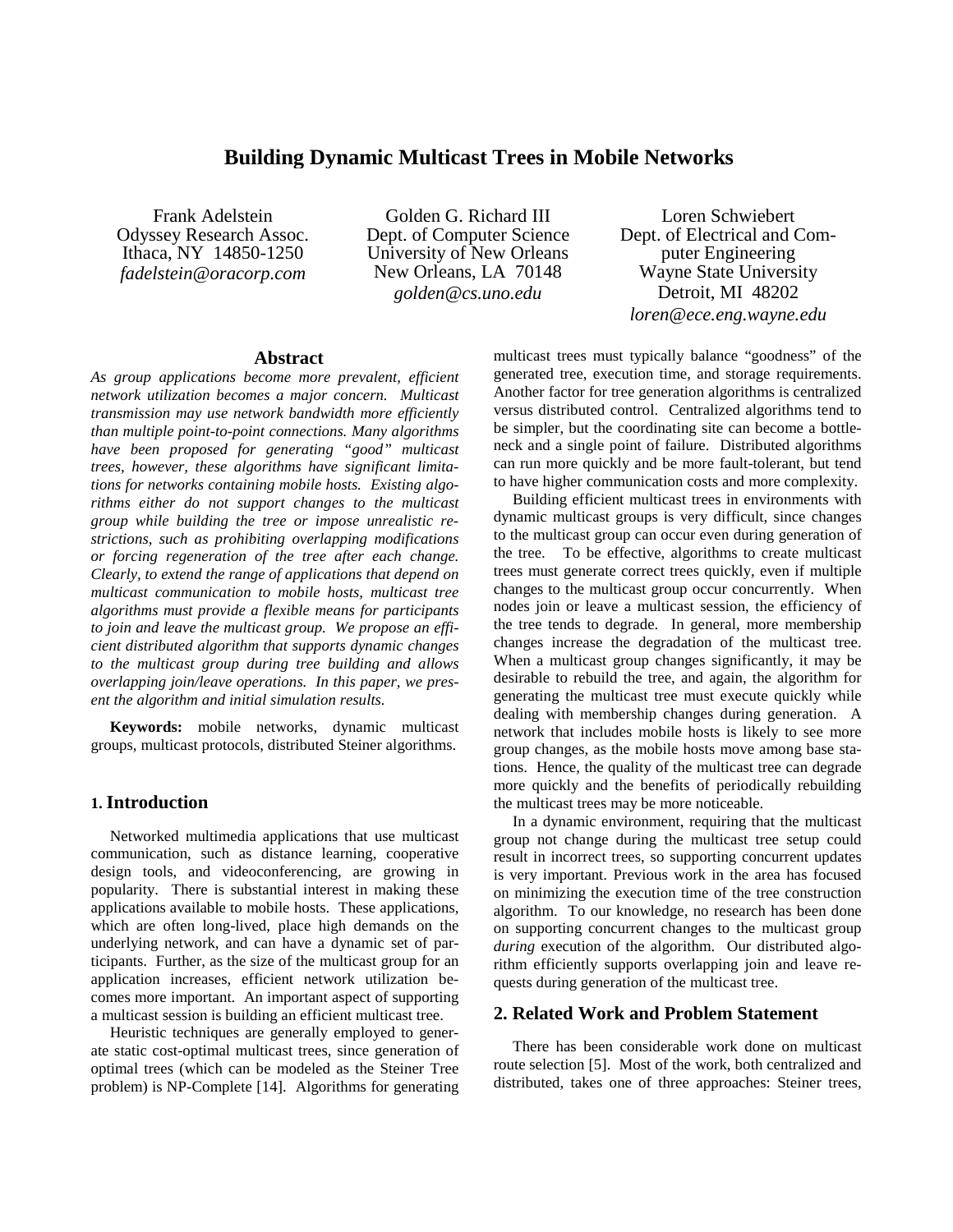source-based routing, or core-based trees. Steiner treebased algorithms produce efficient trees. Heuristics are used to generate "good" rather than optimal trees, since generation of optimal trees is NP-Complete [14]. These trees generally use fewer network resources than the other two approaches, especially when there is a single source. Source-based schemes build a tree rooted at each source, but do not use Steiner-tree heuristics and tend to require more network resources. Other advantages, such as minimizing delay, are often the goal of these algorithms. Early schemes typically relied on periodic broadcasts to determine and maintain group membership, and so do not scale well to large multicast groups. Other approaches, such as Protocol Independent Multicast – Sparse Mode (PIM-SM), are being developed to address the problem of defining multicast groups in large networks. Core-based approaches [7] are most appropriate when there are multiple sources in the multicast group. One node is chosen as the center and all multicast traffic is routed to and through this central node. All sources must transmit through the core, so traffic concentrations can be high. In addition, the resulting multicast tree is likely to be less efficient for each source than separate multicast trees. There are drawbacks with Steiner trees as well, such as inefficient use of network resources if multiple multicast trees exist simultaneously. In fact, the best choice of a tree-building approach remains an area of active research. The algorithm in this paper addresses an important problem for Steiner tree based algorithms; however, the ideas should be extensible to other approaches to building multicast trees. Due to space constraints, we discuss related work focused on Steiner tree-based approaches.

Doar and Leslie [6] support using a "naïve" approach to create the multicast tree, which takes the union of all minimum cost paths from the source to the destinations. Simulations show that the generated trees generally have efficiencies within a factor of two of optimal. Doar and Leslie argue that the simplicity of their approach compensates for generation of sub-optimal trees. They also point out that frequent multicast group changes can quickly degrade a near-optimal tree, while their algorithm is more resilient to changes. Although their algorithm exhibits good performance, it may not be well-suited for all environments. For example, when many nodes leave the multicast group, the performance tends to degrade [11]. Our algorithm is suitable for such situations, since it could be used by a protocol that partially rebuilds a multicast tree.

Shaikh et al. [11] present a multicast route selection algorithm that requires no global cost information and generally produces good trees. Although only localized information is required, the algorithm joins nodes to the multicast tree sequentially, so the algorithm is not completely distributed. Another approach, proposed by Im et al. [8], uses a delay-constrained algorithm, requiring *N* rounds to construct a multicast tree with *N* receivers. The

algorithm proceeds by adding the closest receiver to the existing multicast tree in each round. Supporting a dynamically changing network topology is discussed, however, the authors assume a static multicast group during the multicast tree setup.

Ryu et al. [9] propose centralized techniques for supporting dynamic changes in ATM multicast groups. The algorithm assumes a static multicast group during the multicast tree setup. The multicast tree is built by repeatedly selecting the minimum cost path from the current tree to destinations that are not yet connected to the tree. It prunes leaf nodes that depart, but does not reroute existing connections based on late joins or leaves. The algorithm uses the probability of nodes joining or leaving the multicast group to design trees that facilitate the sharing of paths and produce a relatively large number of leaf nodes.

Bauer and Varma [4] propose a distributed algorithm to establish a multicast tree in a point-to-point network using shortest path heuristics (SPH) and Kruskal-based shortest path heuristics (K-SPH). Their algorithm builds the tree from "fragments," initially consisting of just the individual multicast nodes. These fragments combine with each other to form new fragments, with a single node assigned as the leader of each fragment. Each leader runs a distributed algorithm that is either in a discovery phase or in a connection phase. In the discovery step, a "flood to N" approach is used to find the closest nodes, to propagate information about the fragment leader to fragment members, and to send updated shortest path information from each node to the fragment leader. In the connection step, each fragment picks a "preferred fragment" and attempts to negotiate a merger with it. Nodes in the discovery step respond to a request to merge with a busy reply. If the merger succeeds, the fragments are combined. This process continues until there is a single fragment remaining, containing all of the nodes participating in the multicast. One problem with this approach is that the "discovery step" can impose a high overhead when the network topology is relatively stable, since the same information is recomputed many times. In addition, a merge request may result in a series of busy replies followed by additional requests to the same node. Another problem is that their tree-building algorithm does not support changes to the multicast group *during* generation of the tree. This could be especially problematic in a multicast group with mobile hosts, since the location of these hosts could change while the multicast tree is being built.

## **2.1. Problem Statement**

Given an arbitrarily connected communication network *G*=(*V*, *E*), a set of multicast participants *Vm*  $\subseteq$  *V*, and a source  $V_s \in V_m$  for the multicast, form an efficient Steiner tree to connect the multicast nodes. Leaves of the multicast tree are multicast nodes, although non-participating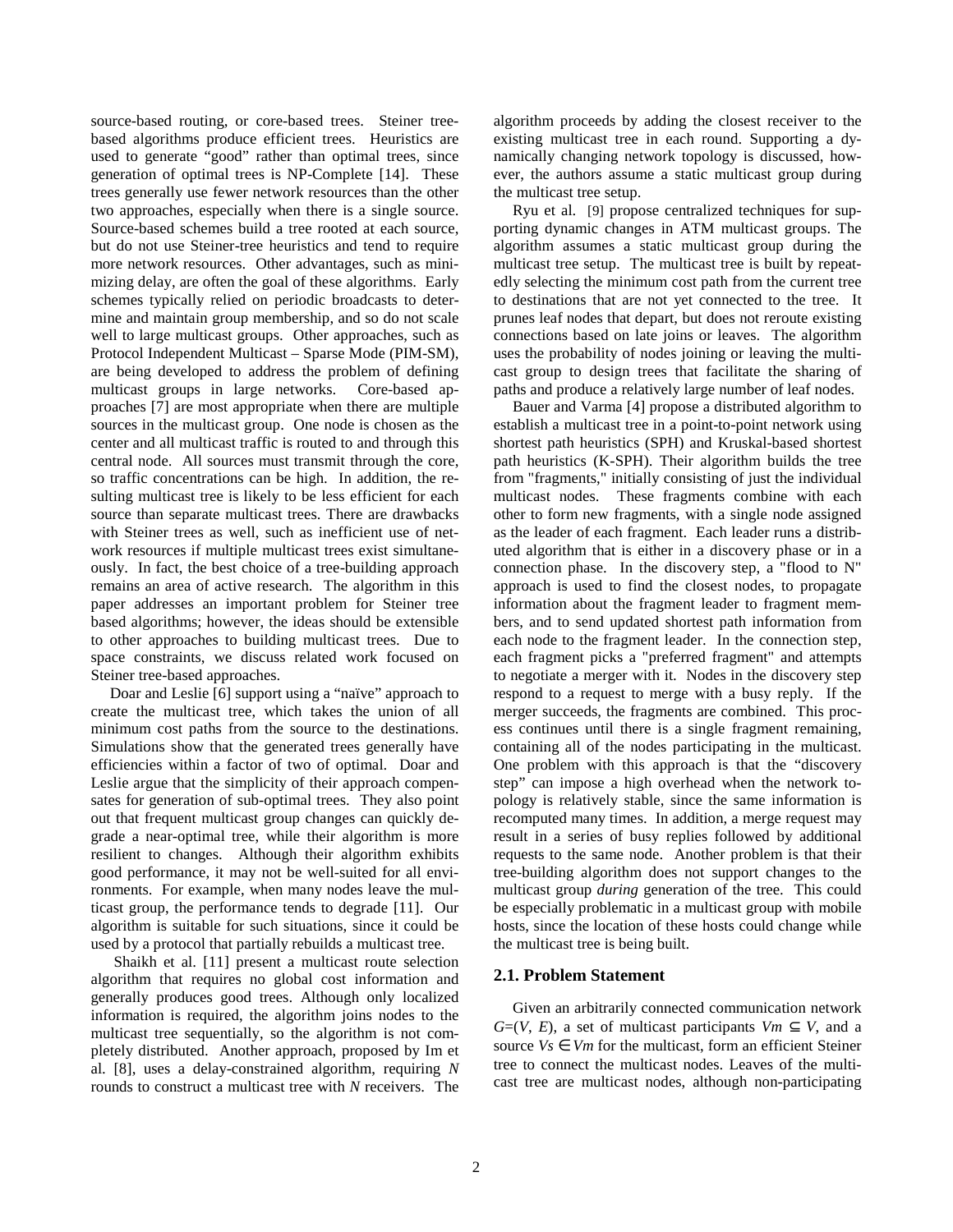

nodes (*Steiner nodes*) may be required to form the tree. The algorithm is fully distributed and handles changes to the multicast group during execution.

## **2.2. System Model**

We assume an arbitrarily connected point-to-point network of *N=*||*V*|| nodes, any of which may participate in a given multicast session. The network includes mobile hosts, which are connected to the fixed network through base stations. Participating mobile hosts must be leaf nodes or the source. Routing information to each potential destination, including the next node in the route and the associated cost, is available at each node in a routing table. Distinct edges may have different costs, but the cost for an edge between two nodes is the same in both directions. Although the network may lose packets due to congestion or noise, the transport layer delivers messages in order in finite time and does not drop or corrupt messages. This implies that no permanent node or link failures occur during the execution of the algorithm. This is consistent with previous work, which has not discussed fault tolerance. A fault tolerant solution is the subject of on-going work.

## **3. The Algorithm**

In Section 3.1, we describe our basic distributed algorithm for building an efficient multicast tree. Section 3.2 extends the algorithm to handle changes to the multicast group during generation of the tree. Section 3.3 addresses termination of the algorithm and pruning the generated tree of unneeded connections. The *basic* algorithm generates a correct tree provided the following conditions hold:

- $\checkmark$  The multicast group *Vm* is known to all participants.
- The multicast group does not change once execution of the algorithm has begun.

Certain aspects of the basic algorithm resemble Bauer and Varma's [4], such as connecting fragments through the shortest path and selecting a preferred fragment, but there are substantial differences. To make the description of the algorithm clear, we assume that a given set of nodes is involved in the generation of at most one multicast tree. Concurrent generation of multicast trees for different sources is possible by maintaining a unique multicast session ID and separate data structures for each tree.

#### **3.1. Basic Algorithm**

Each node stores the following local variables:

- *ID* (the node's unique identifier)
- FragID (identifier for the fragment)
- $\checkmark$  *F* (list of nodes in this fragment)
- *Vm* (nodes wishing to be in the multicast)
- $\checkmark$  *Vs* (multicast source node identifier)

## **Initialization**

In the initialization step, a fragment is created for each node in *Vm*. Initially, each node is the *fragment leader* of its fragment. Each fragment has a list of all nodes in the initial multicast group. This information is used to build a list of merge candidates. Each node has access to a routing table and can determine the cost of transmitting a message to other nodes. The fragment leader is responsible for coordinating mergers with other fragments and for updating group members in its fragment. Each node forwards multicast messages to its children — the other members of its fragment to which it is directly connected.

## **Merge Negotiation**

Each node looks through its routing table to find the closest multicast participant, which becomes its *preferred node*. Because fragments may not have complete information on the other fragments in the tree, each fragment must choose its preferred node based on local information. This information is accumulated from the nodes within the fragment, but nodes outside the fragment are not queried.

Once a fragment leader selects a preferred node, it sends a MERGE REQUEST containing *FragID* to that node and waits for a reply. When a fragment leader receives a MERGE REQUEST, if the sender is the preferred node, then it sends an ACCEPT message and both leaders enter the connection phase. If the sender is not the preferred node, then the request is noted by sending a BUSY reply to the sender. If a non-leader receives a MERGE REQUEST, it forwards the MERGE REQUEST message to its leader for processing and transmits a BUSY reply, with its *FragID* attached, to inform the sender of the identity of the fragment leader.

When a node receives a BUSY reply to a MERGE REQUEST, the fragment sending the BUSY initiates a MERGE REQUEST later, so the node receiving the BUSY waits for a MERGE REQUEST. A node receiving a BUSY reply to a MERGE REQUEST may ACCEPT a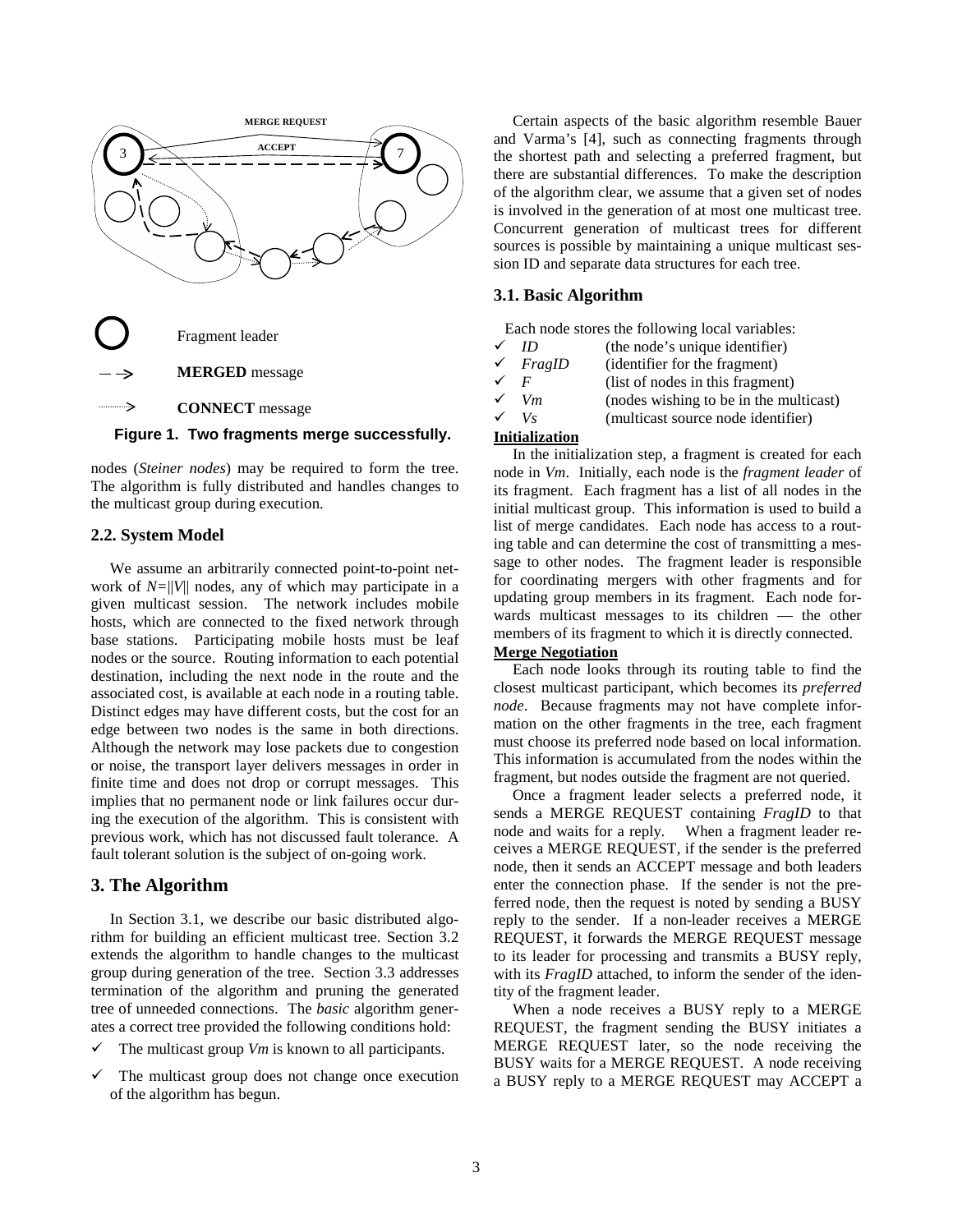MERGE REQUEST from another fragment, if the cost is less than or equal to its current preferred fragment.

#### **Connection phase**

The purpose of the connection phase is to join two fragments. The fragments are joined using the shortest path between them and nodes along this path are incorporated into the merged fragment. If any of the nodes along the shortest path connecting the fragments belong to a different fragment, the merge attempt fails.

Fragment leaders entering the connection phase perform the following actions, as illustrated in Figure 1. The fragment leader with the lower *ID* sends a CONNECT message along the shortest path between the fragments. Upon receiving the CONNECT message, if a node is not a member of another fragment and is not reserved, it tentatively becomes a member of the combined fragment and marks itself reserved. It then forwards the CONNECT message along the shortest path. If a node receiving a CONNECT is a member of another fragment or reserved, the merge fails. The node sends a NACK backward along the shortest path. Each node receiving the NACK cancels its reservation and reverts to its previous status. When the NACK arrives at the leader, it sends a NACK to the other leader and the merge fails. The procedure then restarts with the selection of another preferred node. If the CON-NECT message reaches the tail of the shortest path between the fragments, a MERGED message is sent back along the shortest path between the fragments. The MERGED message makes the reservations permanent and propagates a list of Steiner node *ID*s back to the leader, who adds the new members *F.*

The leader node with the lowest node *ID* becomes the leader of the combined fragment. The node with the higher *ID* sends its fragment membership list, via an UP-DATE TABLES message, to the new leader, who adds these members into the new fragment membership list. The leader of the combined fragment calculates a new preferred node and multicasts an UPDATE TABLES message to the other fragment members. This message contains the leader's identity, the list  $F$ , the current preferred node, and its cost. When a fragment member receives the UPDATE TABLES message, it updates *FragID* and *F*, and then computes its own preferred node. If this preferred node is closer than the one suggested by its leader, it returns an UPDATE message with its preferred node and the cost, otherwise it sends back an ACK message.

The fragment leader gathers the UPDATE/ACK messages and determines the closest multicast participant that is not a member of the fragment, which becomes the new preferred node. The leader then sends out a MERGE RE-QUEST and the process repeats. The algorithm terminates when the leader determines that there are no other fragments ( $Vm \subseteq F$ ). Detailed pseudocode appears in [1].

## **3.2. Dynamic Algorithm**

A practical distributed algorithm must handle changes to the multicast group during tree setup. Two types of changes are possible: additional nodes may wish to join the multicast group and current members of the multicast group may wish to leave. The modifications proposed in this section extend the basic algorithm to support concurrent changes to the multicast group during generation of the tree. If no dynamic changes occur, the algorithm operates as previously described. An additional data structure, called *BUSY\_Q,* is required to support dynamic changes. The *BUSY\_Q* tracks the *ID* of nodes to which BUSY messages have been sent. In addition, *F* and *Vm* must be augmented to allow entries to be marked as *added* and *deleted.*

## **Join Requests**

Requests for entering the multicast group after the tree setup has started are handled as follows: the new node becomes a new singleton fragment, contacts a member of the multicast group, and then sends a merge request to its preferred fragment. (Join requests from nodes already in a fragment are handled locally within that fragment.) In this section, we describe how the information is updated and consistency is maintained.

The new node uses its own *ID* for its fragment identifier and considers itself the leader of this singleton fragment. Two possibilities exist: the multicast tree has already been established or the tree generation is still underway. The new node is unaware of the status of the tree, but knows the identity of the source node, *Vs*. Therefore, it sends a JOIN REQUEST toward *Vs*. If the tree has already been built, this request is processed in the network by an independent protocol that dynamically adds group members to an existing tree [3], [6].

Otherwise, the JOIN REQUEST must be intercepted by our tree-building protocol and processed as a late join. As the JOIN REQUEST propagates toward the multicast source, it either encounters another fragment or reaches the source. The fragment member that receives the JOIN REQUEST forwards it to the fragment leader, which adds this node to its copy of *Vm*. In order to ensure that all nodes in a fragment have a consistent view of the multicast group, the multicast membership lists are merged when the fragments merge.

A LATE JOIN REPLY is returned to the new node. This message contains the current list of multicast group members known to the responding fragment. Upon receipt of this reply, the new node determines its preferred node using its routing table and sends a MERGE REQUEST to that fragment. When the preferred fragment's leader receives the MERGE REQUEST, it adds this node to *Vm*.

If the preferred fragment has deleted itself from the multicast group, then the MERGE REQUEST is rejected and the new fragment selects another candidate as its pre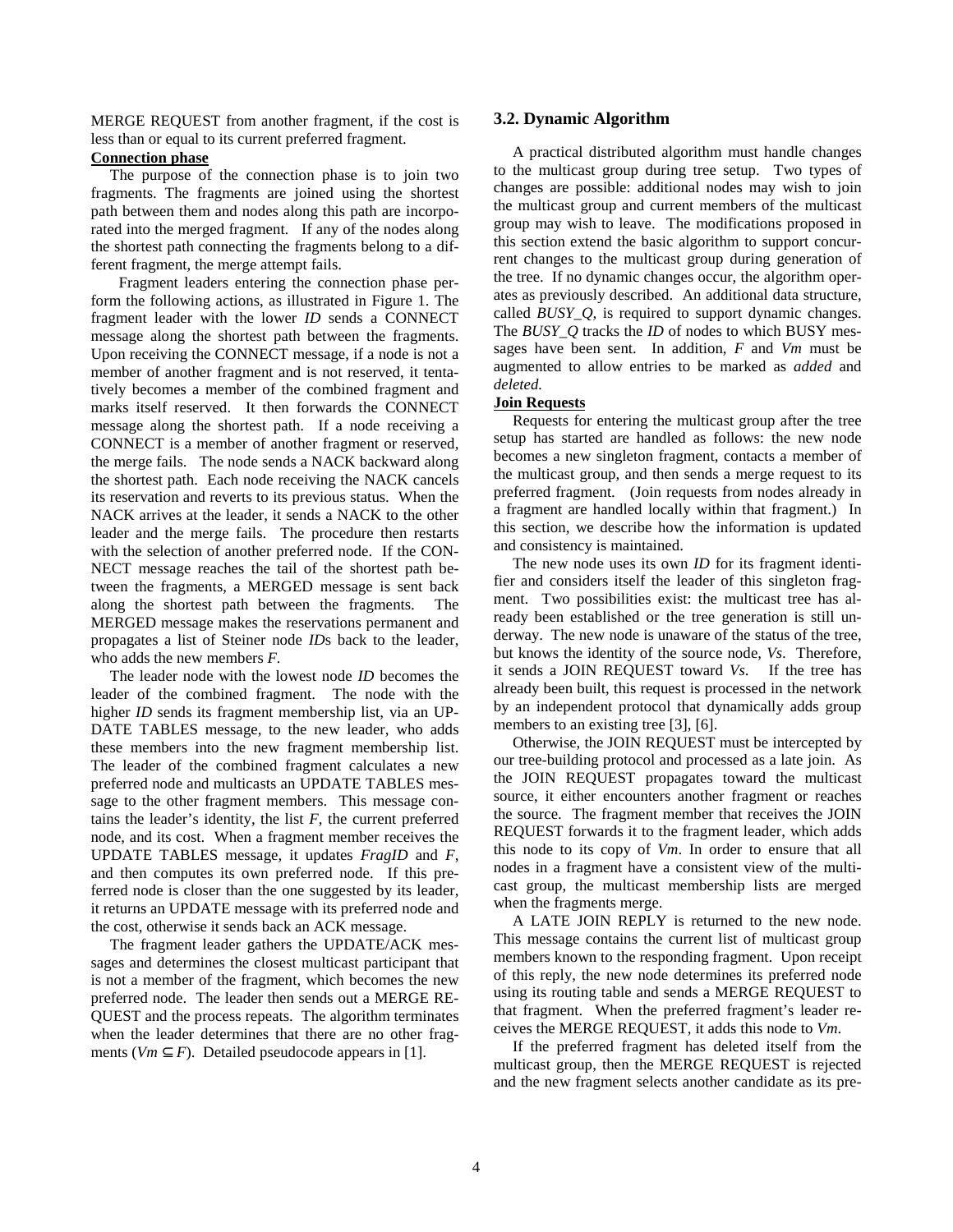ferred node. An exception is whenever all multicast group members known to the responding fragment decide to delete themselves from the multicast group after the fragment leader responds to the JOIN REQUEST. For this pathological case, the new node sends a MERGE RE-QUEST to the source and notifies the source that no member of the original multicast group wishes to participate.

There are two more issues with late joins. First, a fragment could ACCEPT a MERGE REQUEST from a node that is not the closest, as it is unaware of closer late joins. This does not affect correctness, only efficiency. Second, a connection attempt by two fragment leaders may be blocked by a node of which neither is aware. When the blocking node sends a NACK, its *ID* is attached so the node can be added to *Vm* at the receiver*.* The blocking node then becomes a candidate for preferred node.

#### **Leave Requests**

Leave requests are more complicated than join requests, since the node to be deleted may have already been incorporated into a fragment. If the node is still a singleton fragment, it simply sends a NOT INTERESTED response to any MERGE REQUESTs. The node receiving the NOT INTERESTED response to a MERGE REQUEST marks the node as deleted in *F* and *Vm*.

If the node is in a fragment with more than one member, it sends a DELETE message to the fragment leader. The deleted node continues to handle future MERGE RE-QUESTs the same way as other non-leader nodes in the fragment. If the fragment leader wishes to leave the multicast tree, it selects the remaining member of the fragment with the smallest *ID* and requests that that node take over leadership duties via a CHANGE LEADER message. Once the new fragment leader has been "elected", pending MERGE REQUESTs (i.e., entries in the *BUSY\_Q*) as well as up-to-date copies of *Vm* and *F* are forwarded to the new fragment leader. The new leader subsequently updates other nodes in the fragment with an UPDATE TABLES message. When no other group members remain in a fragment, the fragment is dissolved.

Before the fragment is dissolved, nodes that received a BUSY response from this fragment must be informed so they do not wait forever. To track BUSY messages, an entry is added to the *BUSY\_Q* whenever a BUSY is sent in response to a MERGE REQUEST. When the fragment is dissolved, the leader sends FRAGMENT DISSOLVED messages to each node with an entry in the *BUSY\_Q*.

## **Combining Fragment Information**

When two fragments are merged, they may have an inconsistent view of the multicast group. Inconsistent views may be caused by late joins and leaves. Any inconsistent information is reconciled by the new fragment leader and then multicast to all nodes in the newly merged fragment. This can be done by including this information in the UP-DATE TABLES message.

The combined  $F$  is the union of the two original frag-

ment lists. Thus, nodes marked as deleted in either list are marked deleted in the combined fragment list. Similarly, nodes added to either fragment become members of the combined fragment. The combined *Vm* is the union of the two original multicast group membership lists. Nodes marked as deleted in one list but added in the other are marked as added in the combined list. This ensures that a node that sent a NOT INTERESTED reply to one fragment and a JOIN REQUEST to the other remains a candidate for merging. Finally, the *BUSY\_Q* set for the combined fragment is the union of the two *BUSY\_Q* sets.

### **3.3. Termination and Tree Refinement**

The algorithm terminates when there is only one fragment remaining, whose membership consists of the nodes in *Vm*. At some point, additional changes to the multicast group must be postponed so that a multicast tree can be built. This can be done by bounding the number of joins that a fragment accepts. Subsequent JOIN REQUESTs are then processed as if the tree has already been built.

Once the algorithm has completed, it may be beneficial to run an optional protocol that prunes leaf nodes that are marked deleted or are Steiner nodes. The state information maintained by multicast group members and Steiner nodes may be reduced or eliminated once the tree is built.

#### **4. Simulations**

The simulation suite includes a network generation program called **Bessie** [2] that generates and displays network topologies as described by Waxman [13] and Doar [6]. Bessie also provides an improved edge model to provide greater control over the generated topologies.

The simulator, **mcSIM**, was written in C using CSIM18 [10]. The Phase I implementation is intended to verify the correctness of the protocol without late joins or leaves. (The Phase II implementation will include late joins and leaves; Phase III will include fault-tolerance.) **mcSIM** simulates the protocol running on every node in the network. Nodes not interested in the multicast run a low-cost Steiner code that just forwards messages and consumes few resources. Any "intelligence" required in the protocol occurs only in non-Steiner nodes. The tree construction protocol terminates when the multicast tree build is complete. **mcSIM** then writes an output file that can be displayed by **Bessie**. **Bessie** checks the integrity of the generated multicast tree and provides various statistics, such as overall tree cost.

#### **4.1. Simulation Results**

The results of the Phase I implementation of the simulator are shown in the following three tables, where **mcSIM** is compared with Doar and Leslie's protocol. The results show the percentage improvement of our protocol